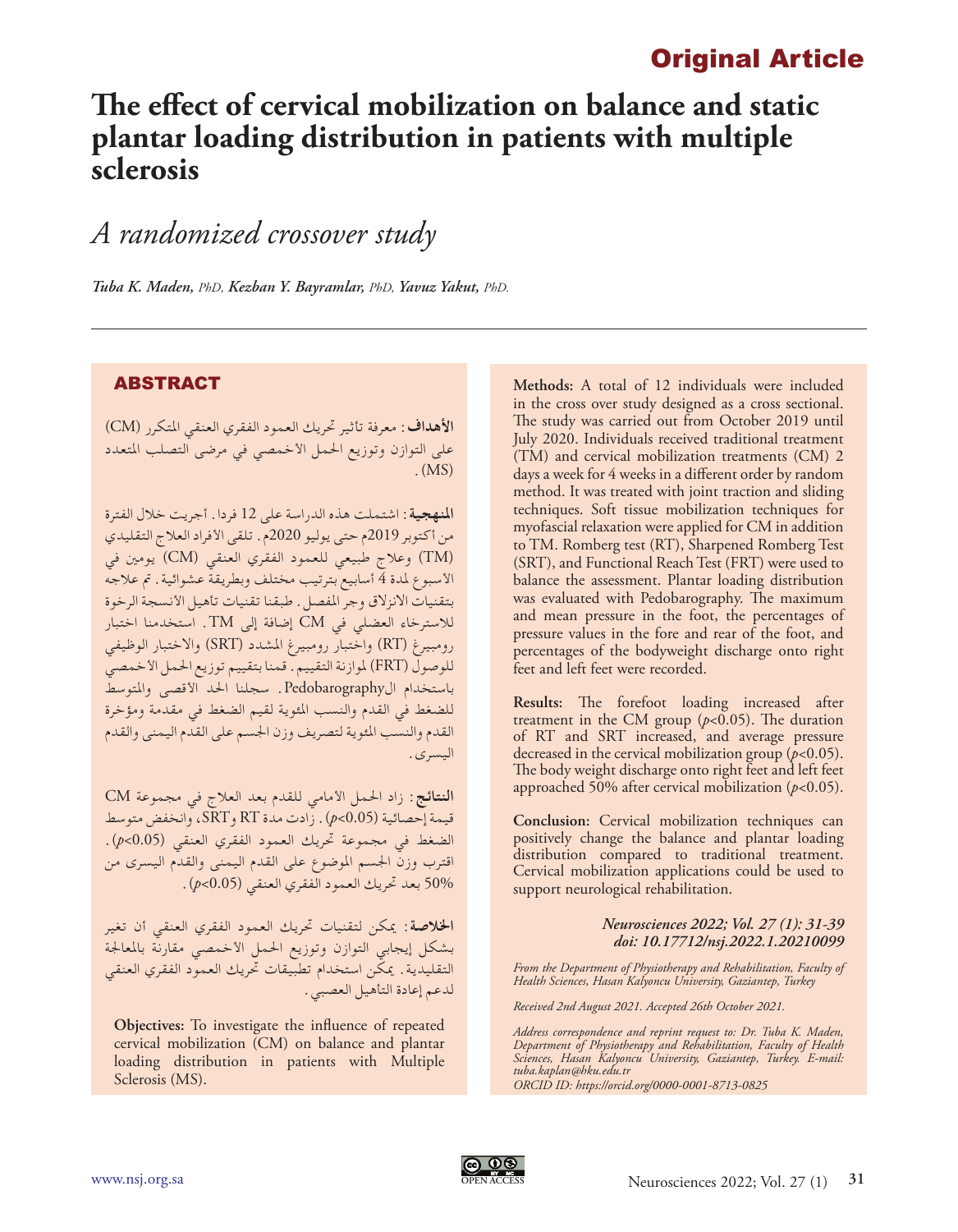Multiple sclerosis (MS) is a demyelinating,<br>
inflammatory, chronic, and neurodegenerative<br>
intervals are seen (CNS) discussed Materialines central nervous system (CNS) disease.<sup>1</sup> Motor findings (spasticity, weakness), sensory findings (numbness, tingling, loss of sensation), balance and coordination problems, fatigue, visual dysfunction, cognitive disorder, bulbar symptoms (dysarthria, dysphagia respiratory problems), bladder-bowel dysfunction can be observed in patients.2 Studies show that 80% of patients have different levels of sensory impairment.<sup>3</sup> The sense of proprioception, which is part of the somatosensory system, has an important role in the regulation of the vestibular system. This sense is obtained from the receptors in the joints, muscles, tendons, and ligaments and constitutes the position perception of the extremities and the body. Proprioceptors present in different proportions in different body structures and tissues are especially rich in the cervical region.4 Studies have proved that different treatment methods such as vibration and Kinesio taping on the cervical region stimulate the proprioceptive system, and these methods improve visual and vestibular connections.<sup>5-7</sup> Another method that can be applied to activate the proprioceptive system in this area is cervical mobilization techniques.

Manual techniques affect mechanotransduction, converting mechanical impulses into biological signals by myocytes and fibroblasts.8 Thus, silent gamma motor neurons are stimulated by inputs in muscle spindle afferents and smaller-diameter afferents.9 The cervical region is important for postural control, and cervical afferents provide input to cervicocollic, cervicooculler, and tonic neck reflex. So that postural stability, as well as head and eye movements, are controlled and maintained.10 Muscle spindles in the cervical region, especially in the suboccipital area are found in high densities.10 The application of manual therapy techniques to the cervical region increases motor control by increasing the proprioception transmitted from the vertebra segment to the central nervous system.<sup>11</sup> These techniques also increase short-term motor neuron activity, resulting in increased performance in activities related to proprioception.<sup>12</sup> It was known that the effects of mobilization techniques with neurophysiological effects on balance development, but studies investigating the effect of cervical mobilization

**Disclosure**. Authors have no conflict of interests, and the work was not supported or funded by any drug company.

are limited to orthopedic cases or healthy persons.<sup>9,13</sup>

Moreover, many studies in literature focused that manual therapy techniques diminish pain, improve range of motion, quality of life in groups without neurological disorders.14-16 In other words, both the sample variety in terms of disorders and the treatment effects were examined in a narrow range.

The stimulation of the cervical region rich in proprioceptors increases somatosensory system activity so that it contributes to the improvement of balance. Balance and gait problems were frequently seen in MS patients.17 The foot, which carries the whole body weight and plays an important role in locomotion, provides a base of support for balance.18 Balance and plantar pressure were investigated together in our study since the sensorial inputs for balance are obtained from plantar pressure. In accord with the move, the base of support constantly changes during the walk, daily activities. As change base of support, plantar load distribution alters.18 Main plantar load on the forefoot has been associated with balance disorders and falls.<sup>19</sup>

An individual can provide balance by using toe pressure to correct the many postural disturbances that are experienced in everyday life.18 In addition, the plantar sensation obtained from the forefoot with the loading is essential in the control of balance. Moreover, ıt determined reduced peak pressure under the metatarsal head because of spasticity in MS.<sup>20</sup> It is unknown how plantar pressure distribution changes with rehabilitation in MS patients.

Based on this background, the literature supports the positive effect of cervical mobilization in neurological disorders. However, only one study investigated the effect of cervical mobilization in MS.<sup>21</sup> Therefore, our study is planned to investigate the effects of repeated cervical mobilization on balance and plantar pressure in MS individuals.

Methods. *Study design.* The study design was a randomized crossover study.

*Ethics approval.* The participants who were included in this study signed a volunteer consent form and all procedures were applied in accordance with the Declaration of Helsinki. The necessary approval for this study was received from Hasan Kalyoncu University, Non-invasive Research Ethics Committee on 01/10/2019 and with the decision no: 2019/0107. The study was conducted in Physiotherapy and Rehabilitation Research and Application Center between October 2019 and July 2020.

*Participants.* Expanded Disability Status Scale (EDSS) score is between 2-5, spasticity between 1 and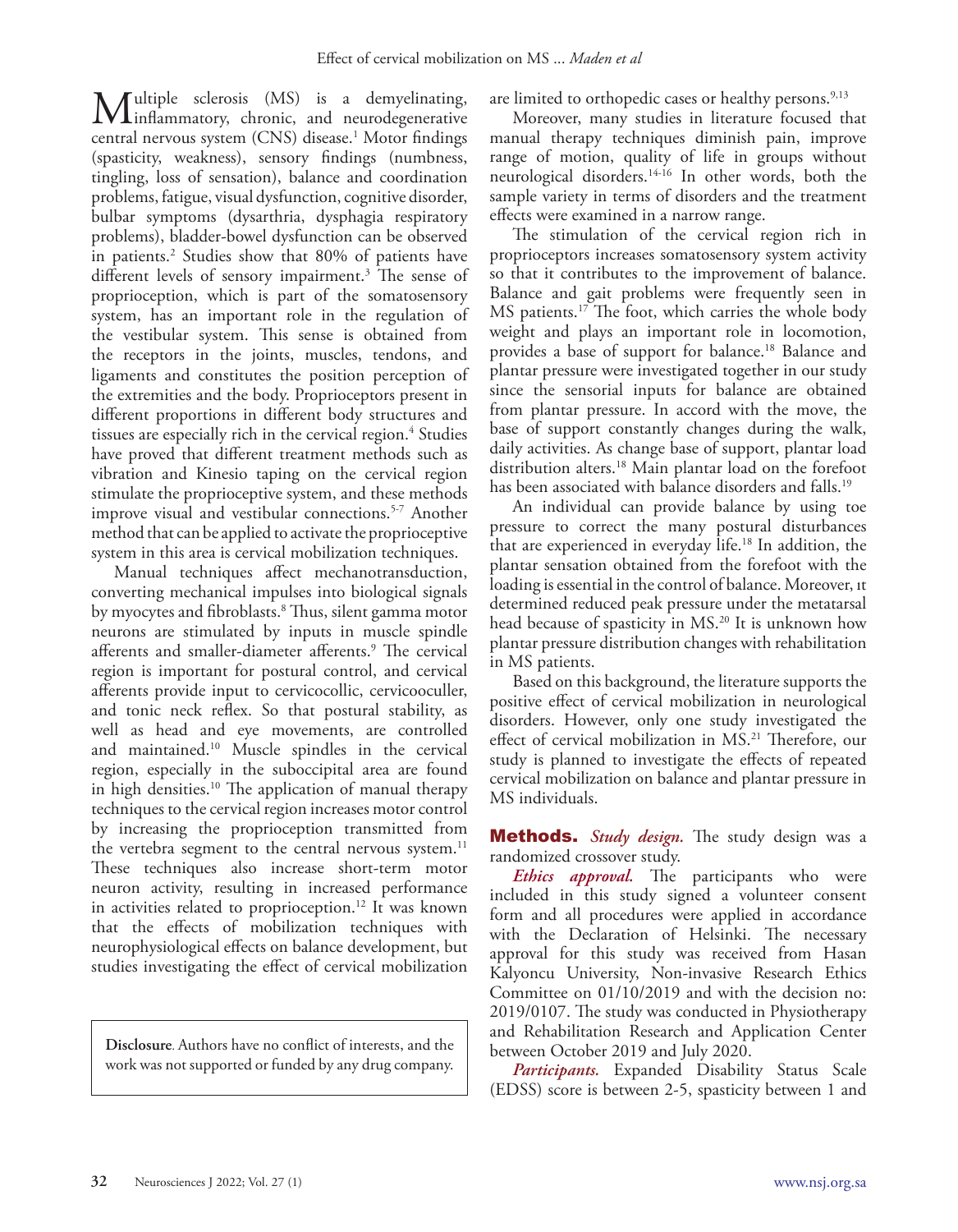|  | <b>Table 1</b> • Characteristics of individuals according to groups. |  |  |
|--|----------------------------------------------------------------------|--|--|
|--|----------------------------------------------------------------------|--|--|

| Variables                  | Traditional rehabilitation first $(n=5)$                                                                                                                                                                                                                                      | Cervical mobilization first $(n=7)$ |      | $P$ -value |
|----------------------------|-------------------------------------------------------------------------------------------------------------------------------------------------------------------------------------------------------------------------------------------------------------------------------|-------------------------------------|------|------------|
| Age $(y)$                  | $38.63 \pm 7.69$                                                                                                                                                                                                                                                              | $36.00\pm8.56$                      | 0.72 | 0.47       |
| $BMI$ (kg/m <sup>2</sup> ) | $23.90 \pm 3.77$                                                                                                                                                                                                                                                              | $24.91 \pm 3.94$                    | 0.49 | 0.62       |
| Disease duration $(y)$     | $9.63 \pm 5.12$                                                                                                                                                                                                                                                               | $7.40 \pm 4.78$                     | 0.88 | 0.38       |
| EDSS score $(0-10)$        | $3.18 \pm 1.14$                                                                                                                                                                                                                                                               | $2.27 \pm 1.00$                     | 1.88 | 0.06       |
| $RT$ (sec)                 | $19.32 \pm 33.63$                                                                                                                                                                                                                                                             | $25.87 \pm 34.06$                   | 0.65 | 0.51       |
| SRT (sec)                  | $9.95 \pm 8.48$                                                                                                                                                                                                                                                               | $9.06 \pm 9.57$                     | 0.16 | 0.87       |
| $FRT$ (cm)                 | $24.09 \pm 4.91$                                                                                                                                                                                                                                                              | $24.09 \pm 5.01$                    | 1.81 | 0.07       |
|                            | $\mathbb{R}$ at $\mathbb{R}$ in the contract $\mathbb{R}$ in $\mathbb{R}$ in the contract $\mathbb{R}$ in $\mathbb{R}$ in the contract $\mathbb{R}$ in $\mathbb{R}$ in the contract $\mathbb{R}$ in $\mathbb{R}$ in the contract $\mathbb{R}$ in $\mathbb{R}$ in the contract |                                     |      |            |

BMI - Body Mass Index, EDSS - Expanded Disability Status Scale, RT - Romberg Test, SRT - Sharpened Romberg Test, FTR - Functional Reach Test \**p*<0.05



Figure 1 - CONSORT flowchart of the study.

3. According to the Modified Ashworth Scale (MAS), EDSS Cerebellar System Sub-Scale, Functional System Score is >1. The medical status is consistent, no drug alters in the last month, no orthopedic problems and no other neurological disorders to prevent involvement in this study were determined as the criteria for inclusion in this study. The exclusion criteria in the study were determined the presence of psychiatric or severe cognitive dysfunction, positive vertebro-bacillary test, positive cervical ligament instability tests (for Alar ligament and Transverse ligament), pregnancy, botulinum toxin application in the last 6 months, an attack in the last 3 months, physiotherapy program in the last 6 months.

A total of 28 individuals were recruited for this study. 3 individuals were excluded because they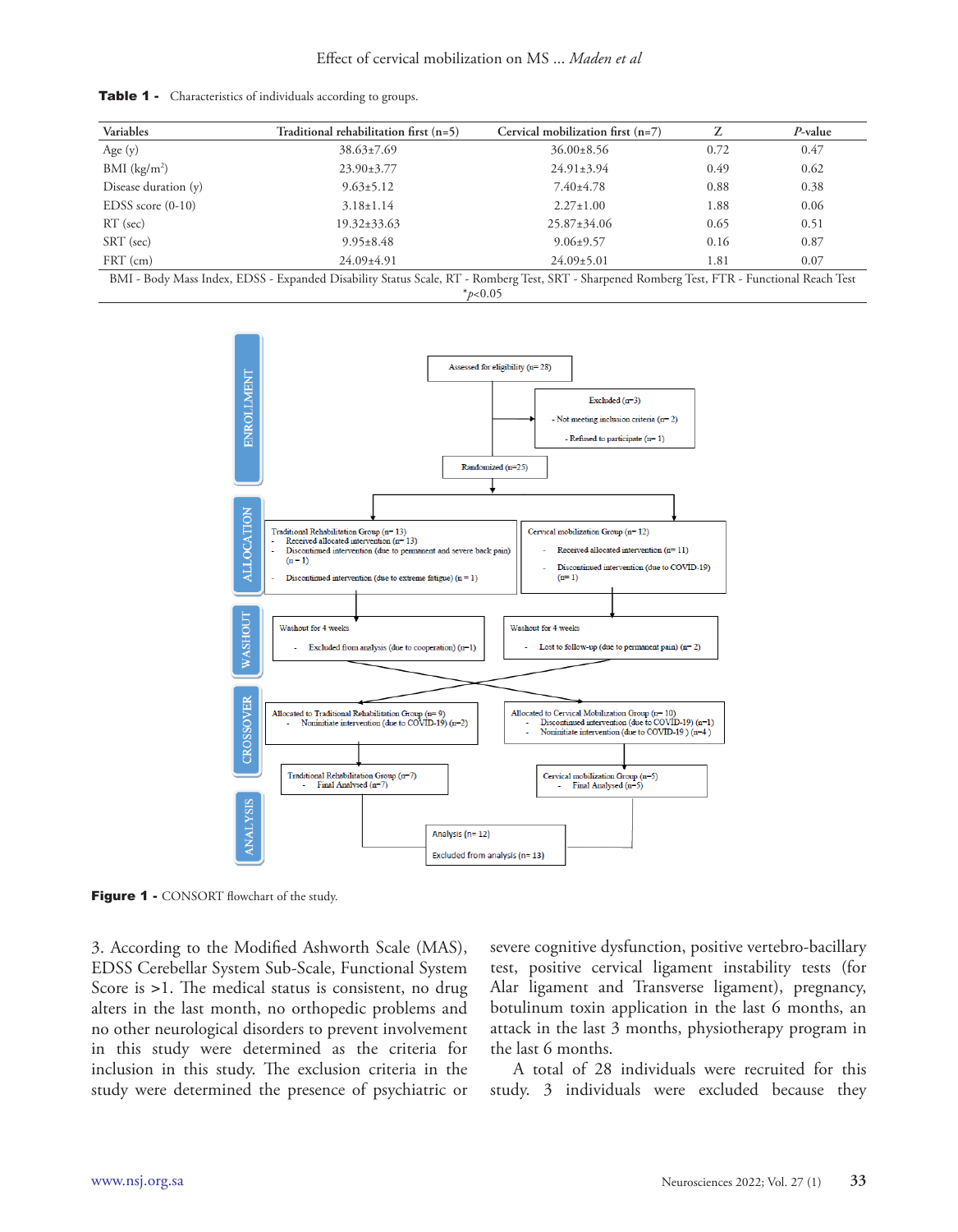| Variables                                                                             | Traditional Rehabilitation First (n=5) |                   |         | Cervical Mobilization First $(n=7)$ |                                                              |         | Period effect | Carryover effect |
|---------------------------------------------------------------------------------------|----------------------------------------|-------------------|---------|-------------------------------------|--------------------------------------------------------------|---------|---------------|------------------|
|                                                                                       | Pre-intervention                       |                   |         |                                     | Post-intervention P-value Pre-intervention Post-intervention | P-value | P-value       | P-value          |
| RT                                                                                    | $19.32 \pm 33.63$                      | $31.03 \pm 26.48$ | $0.04*$ | $25.87 \pm 34.06$                   | 49.94+47.54                                                  | $0.03*$ | 0.06          | 0.94             |
| <b>SRT</b>                                                                            | $9.95 + 8.48$                          | $18.29 \pm 10.22$ | $0.00*$ | $9.06 \pm 9.57$                     | $10.49 \pm 11.51$                                            | $0<01*$ | 0.09          | 0.31             |
| <b>FRT</b>                                                                            | $24.90 \pm 4.91$                       | $28.28 + 4.06$    | $0.00*$ | $24.09 \pm 5.01$                    | $29.42 + 6.49$                                               | $0<01*$ | 0.71          | 0.65             |
| RT - Romberg Test, SRT - Sharpened Romberg Test, FTR - Functional Reach Test, *p<0.05 |                                        |                   |         |                                     |                                                              |         |               |                  |

Table 2 - Pre-intervention and Post-intervention values for balance.

Table 3 - Pre-intervention and Post-intervention values for plantar pressure.

| Variables        | <b>Traditional Rehabilitation First</b> |                   |            |                    | <b>Cervical Mobilization First</b> |         | Period effect Carryover effect |            |
|------------------|-----------------------------------------|-------------------|------------|--------------------|------------------------------------|---------|--------------------------------|------------|
|                  | Pre-intervention                        | Post-intervention | $P$ -value | Pre-intervention   | Post-intervention                  | P-value | $P$ -value                     | $P$ -value |
| <b>Maxipress</b> | 558.68±98.52                            | 581.87±195.66     | 0.57       | $578.25 \pm 89.11$ | 536.43±72.62                       | 0.24    | 0.91                           | 0.33       |
| Averagepress     | 250.86±47.41                            | 254.54±64.77      | 0.20       | $302.42 \pm 63.97$ | 251.79±23.29                       | $0.01*$ | 0.87                           | 0.53       |
| Dforeper         | $37.53 \pm 5.35$                        | $37.02 \pm 8.65$  | 0.26       | $36.85 \pm 6.11$   | $39.78 \pm 7.48$                   | $0.02*$ | 0.11                           | 0.65       |
| NDforeper        | $35.78 \pm 7.71$                        | $35.19 \pm 8.07$  | 0.77       | $44.27 \pm 7.92$   | $42.70 \pm 8.17$                   | 0.44    | 0.07                           | 0.25       |
| Drearper         | $62.46 \pm 5.35$                        | $62.98 \pm 8.65$  | 0.26       | $63.14 \pm 6.11$   | $60.21 \pm 7.48$                   | $0.02*$ | 0.11                           | 0.69       |
| NDrearper        | $64.21 \pm 7.71$                        | $64.81 \pm 8.07$  | 0.77       | $55.72 \pm 7.92$   | $57.29 \pm 8.17$                   | 0.44    | 0.07                           | 0.25       |
| Dloadper-tot     | 53.14±4.25                              | $52.25 \pm 6.31$  | 0.55       | $52.05 \pm 2.60$   | $52.37 \pm 3.16$                   | 0.92    | 0.58                           | 0.88       |
| NDloadper-tot    | $46.85 \pm 4.25$                        | $47.75 \pm 6.31$  | 0.55       | $47.94 \pm 2.60$   | $47.62 \pm 3.16$                   | 0.92    | 0.58                           | 0.87       |

Maxipress - maxiumum pressure of foot, Averagepress - mean pressure of foot, Dforeper - dominant-percentages of pressure in forefoot, NDforeper nondominant-percentages of pressure in forefoot, Drearper - dominant-percentages of pressure in rearfoot, NDrearper - nondominant-percentages of pressure in rearfoot, Dloadper-tot - percentages of total pressure in dominant foot, NDloadper-tot - percentages of total pressure in nondominant foot, *p*<0.05\*

rejected to enrol or did not meet the inclusion criteria. Eight individuals discontinued treatment because of COVID-19. Since one individual has extreme fatigue, one individual has co-operation, one individual has severe back pain, 2 individuals have permanent pain. CONSORT Flowchart was given in **Figure 1**. The TM group included a total of 5 individuals (5 females) with a mean age of 38.64±7.69 years, CM group included a total of 7 individuals (1 male and 6 females) with a average age of 36.00±8.56 years. The study was completed with 12 of the individuals included.

*Procedure and randomization.* After screening, individuals were grouped according to the closed envelope method of randomization and stratified by age, EDSS score, gender to receive either a TM or CM 4-week crossover intervention. This study was singleblind. The person who produced statistical analyses did not know the group in which they were included. To avoid any interference between the 2 interventions, all subjects rested 4 weeks before initiating the another intervention. Individuals in TM took firstly traditional rehabilitation, secondly cervical mobilization after washout period. Individuals in CM took firstly cervical mobilization, secondly traditional mobilization after washout period. During the 4-week washout period, the subjects rested without treatment or home exercise. The same examiner administered both balance and plantar pressure analyses before and after each 4-week treatment. Four analyses were carried out for each individual. The first analyses were done at baseline, and the second analyses were done when the first treatment was completed. The third analyses were done when the washout period was over at the beginning of the second treatment, and the fourth was done when two treatments were over. All of the assessments and treatments were carried out by the same physiotherapist. All of the assessments and treatments were provided individually and face-to-face.

The EDSS was used for neurological impairment and degree of disability in multiple sclerosis patients. EDSS has a score ranging from 0 (normal neurological findings) to 10 (death from MS). This scale is a valid and reliable measure of disability and impairment in individuals with MS.22

Romberg, Sharpened Romberg were performed, and the duration of the tests was recorded. Romberg test (RT) was carried out the individuals with feet together and eyes closed. When the individual held it in one place, oscillations started, or was likely to fall, the test was lasted.23 Romberg test's maximum time was 120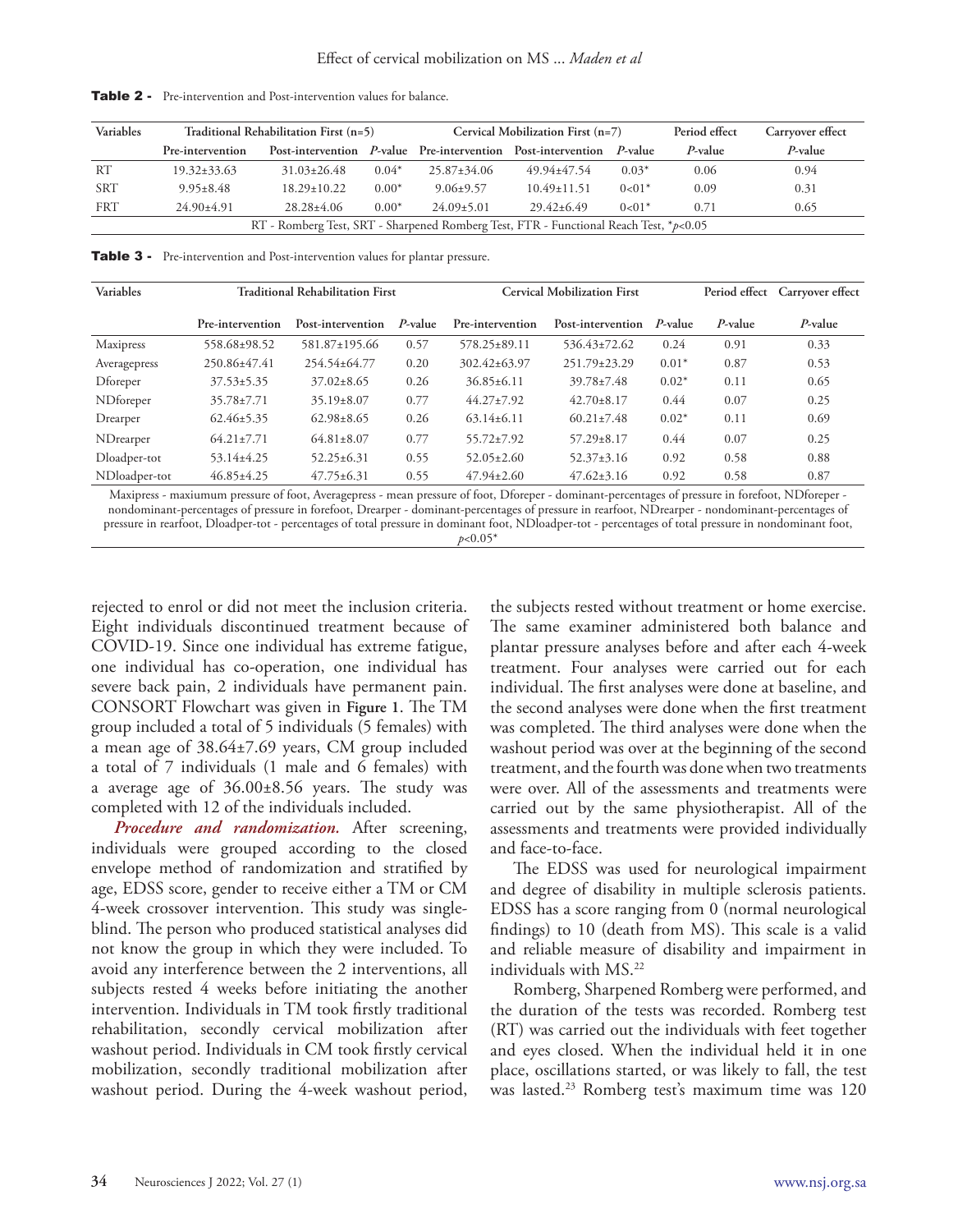sec. The RT is clinically used for vestibular disorders and problems.23 Sharpened Romberg (SR) was applied on a straight line with one leg behind the other leg, eyes open, without impairing the balance and leaving the arms sagging. The time end criteria were defined as the time that took a individual to displace the foot, contact the observer to avoid falling, and reach the maximal duration of 30 sec.<sup>24</sup> The validity and reliability of SR were shown in a different population that includes persons with neurological disorders and older adults.25

Functional Reach Test (FRT) was used for assess individuals' dynamic balance. Individuals had wanted their hands at 90 degrees by conservation the dominant arms' elbow straight on the wall. The test was applied as reaching onward without taking a step and losing the balance on the wall. The metacarpal bone level was signed in the beginning position and finishing position.<sup>26</sup> The difference between these levels was measured.27 The test was repeated 3 times, and the average was recorded.

A pedobarography system was used for pressure analyses and plantar loading. The Pedobarography system comprises color printer, a screen, remote control device, pressure sensor platform, printer-to-platform, power unit, and screen-to-platform connections. This device's pressure measuring platform is in 650x300x25 mm size, and the platform contains a 360x180 mm sensor area, three sensors per cm². The specifications of static pedobarography detailed as follow: the sampling rate of the device is 14 frames per second, storage range is 18 frames, pressure range 2-127 N/cm², resolution 1 N/cm², accuracy percentage 5% depending on the foot, the temperature range in measurements 15-40 °C, connection power is 220/110 volts. During the static measurements, the subjects were distracted by the questions asked so that individuals do not direct their body weight to a certain side on the platform. For an accurate assessment, they were requested to look at a fixed point on the wall three meters ahead. The evaluation was made separately for both feet (dominant and nondominant sides). The mean and maximum pressure, the ratios of pressure values in the rear and fore of the foot, ratios of the total pressure falling to the foot were evaluated.

*Rehabilitation program.* The TM program was contained stretching for the lower limbs in all patients, coordination and balance exercises according to the patient's grade, strengthening exercises for the muscles required. Individuals participated in 2 training sessions per week for four weeks. Each training session comprised of a 10-minute stretching, a 30-minute balance and strengthening exercise, 5-minute non-balance coordination exercise.

During the CM program, cervical mobilization techniques were carried to the patients for 30 minutes in addition to the TM program. In the supine position, the patients carried out general and segmental traction and suboccipital relaxation to the cervical spine at the start of treatment. Myofascial relaxation technique was applied to the levator scapulae, scalen muscles in the supine position, and the trapezius muscle in the side-lying position **(Appendices 1)**. Segmental rotational mobilization was performed in a sitting position. Mobilizations were performed at Grade I-II level according to the Kaltenborn technique. The mobilization and relaxation techniques were started with five repetitions, and the number of repetitions was increased to 10 repetitions.

*Statistical analysis.* Statistical Package for the Social Sciences version 22.0 software was used for descriptive statistical analysis. The frequency in percent (%) and mean±standard deviation (mean±SD) of necessary variables were calculated for the descriptive analyses. Shapiro-Wilk test was used to examine the normality of the data. Mann Whitney-U test was used for investigate the homogeneity between TM and CM. Wilcoxon signed-rank test was used in the comparison of the two measuring conditions; before and after treatments. The carryover effect and period effect was evaluated with NCSS 2020 (Statistical Software, 2020; NCSS, LLC, Kaysville, Utah, USA). The period effect was the importance of how individuals receive treatments and compare the groups' 4th evaluations. The carryout effect was whether the first treatment's effect continues when starting the second treatment and is determined by comparing the 1st and 3rd evaluation of a group for long-term effect. The groups were combined since it was seen that there was no carryout effect and period effect in all data. Wilcoxon signed-rank test was used to comparison traditional treatment and cervical mobilization treatment in all individuals. In all findings, the significance value was accepted as *p*<0.05. G\*Power application was used for post-hoc power analysis. The post-hoc power analysis was calculated %96 with 2 tails, 0.05 Type I error, and effect size 0.44 in accordance with RT.

**Results.** The distribution of individuals' characteristics, according to groups, is shown in **Table 1**. There were no statistically significant differences in body mass index, age, disease duration, EDSS score, and balance scores between the traditional and cervical mobilization groups (*p*>0.05).

The distribution of balance was shown in **Table 2**, according to pre-intervention and post-intervention. After treatment, static and dynamic balance scores were increased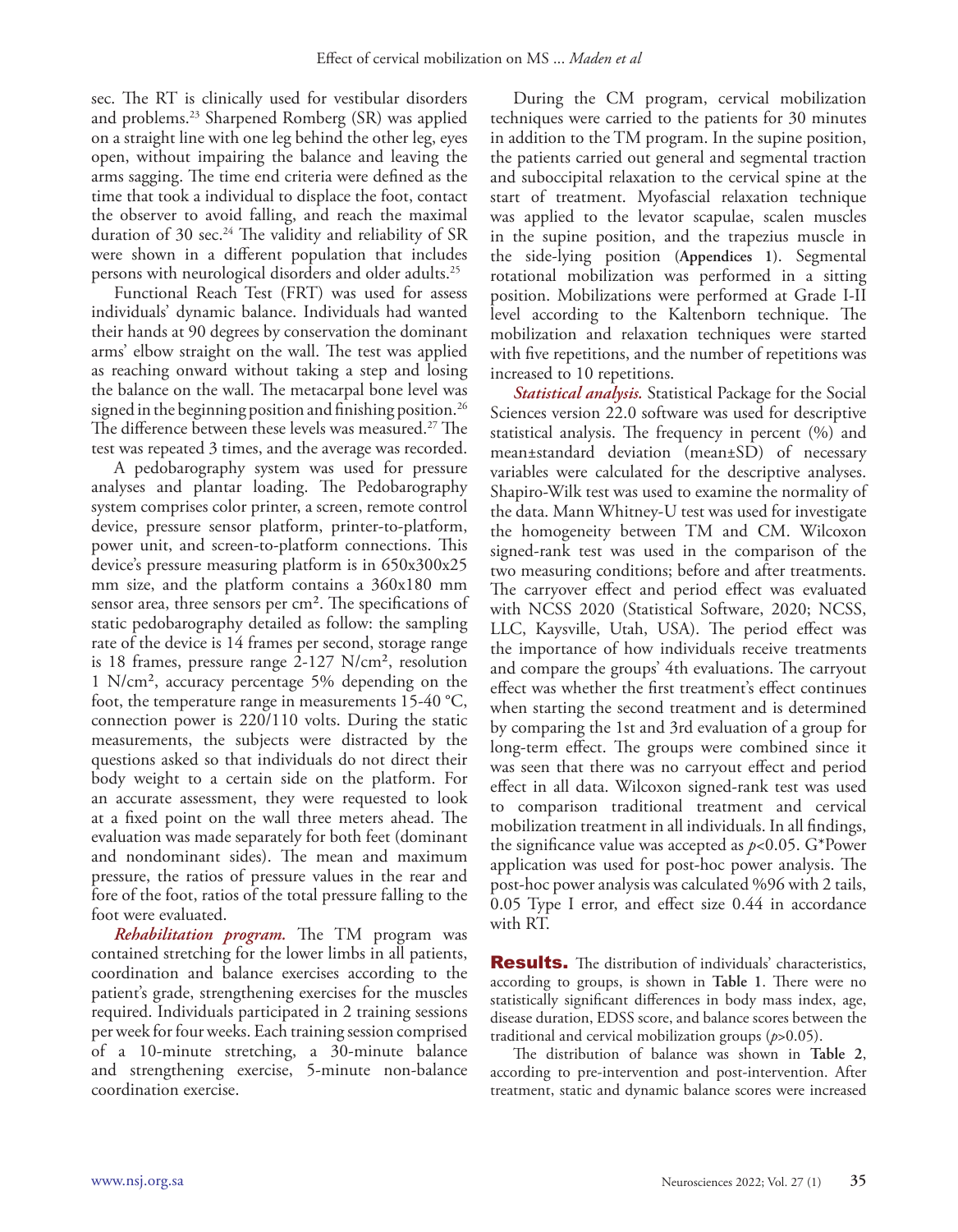| Variables     | Traditional rehabilitation $(n=12)$ |                     |      |         | Cervical mobilization $(n=12)$ |                    |      |         |
|---------------|-------------------------------------|---------------------|------|---------|--------------------------------|--------------------|------|---------|
|               | Pre-intervention                    | Post-intervention   | Z    | ħ       | Pre-intervention               | Post-intervention  | Z    | D       |
| RT            | $40.71 \pm 51.96$                   | $46.68 \pm 41.37$   | 1.33 | 0.18    | $44.12 \pm 50.30$              | $66.75 \pm 52.37$  | 2.54 | $0.01*$ |
| <b>SRT</b>    | $13.90 \pm 11.20$                   | $19.83 \pm 10.83$   | 2.93 | $0.00*$ | $14.64 \pm 11.70$              | $21.85 \pm 10.43$  | 2.49 | $0.01*$ |
| <b>FRT</b>    | $28.86 \pm 3.58$                    | $30.35 \pm 3.46$    | 0.80 | 0.42    | $26.17\pm5.17$                 | $29.88 \pm 5.94$   | 1.88 | 0.06    |
| Maxipress     | 570.36±105.70                       | $604.17 \pm 170.91$ | 1.17 | 0.85    | $592.80 \pm 116.32$            | 546.37±89.88       | 1.36 | 0.17    |
| Averagepress  | $253.49 \pm 49.29$                  | 272.33±55.91        | 0.53 | 0.59    | $285.93\pm 60.39$              | $253.10 \pm 37.62$ | 2.69 | $0.00*$ |
| Dforeper      | $37.36 \pm 5.82$                    | $36.53 \pm 8.32$    | 0.00 | 1.00    | $36.73 \pm 7.75$               | $37.72 \pm 7.86$   | 0.31 | 0.75    |
| NDforeper     | $40.35 \pm 6.46$                    | $38.33 \pm 6.12$    | 0.44 | 0.65    | $40.55 \pm 8.12$               | $40.30+9.93$       | 0.07 | 0.94    |
| Drearper      | $62.36 \pm 5.82$                    | $63.46 \pm 8.32$    | 0.00 | 1.00    | $63.26 \pm 7.75$               | $62.27 \pm 7.86$   | 0.31 | 0.75    |
| NDrearper     | 59.64±6.46                          | $61.66 \pm 6.12$    | 0.44 | 0.65    | $59.44 \pm 8.12$               | $59.69 \pm 9.93$   | 0.70 | 0.94    |
| Dloadper-tot  | $53.76 \pm 2.32$                    | $53.40 \pm 3.73$    | 0.35 | 0.72    | $53.41 \pm 2.65$               | $52.11 \pm 2.79$   | 2.13 | $0.03*$ |
| NDloadper-tot | $46.23 \pm 2.32$                    | $46.60 \pm 3.73$    | 0.35 | 0.72    | $46.58 \pm 2.65$               | $47.88 \pm 2.79$   | 2.13 | $0.03*$ |

Table 4 - Comparison of traditional rehabilitation and cervical mobilization in all individuals.

RT - Romberg Test, SRT - Sharpened Romberg Test, FTR - Functional Reach Test, Maxipress - maxiumum pressure of foot, averagepress - mean pressure of foot, Dforeper - dominant-percentages of pressure in forefoot, NDforeper - nondominant-percentages of pressure in forefoot, Drearper - dominant-percentages of pressure in rearfoot, NDrearper - nondominant-percentages of pressure in rearfoot, Dloadper-tot - percentages of total pressure in dominant foot, NDloadper-tot - percentages of total pressure in nondominant foot, *p*<0.05

in both groups (*p*<0.05) **(Table 2)**. 4 weeks was sufficient to clear the effect of the treatments applied to both groups on balance (*p*>0.05) **(Table 2)**.

Pre-intervention and post-intervention values for plantar pressure were shown in **Table 3**. There was no difference in plantar pressure distribution in the traditional treatment group. The average pressure and rearfoot loading significantly decreased after treatment in the CM group (*p*<0.05) **(Table 3)**. In addition to this, forefoot loading increased after treatment in the CM group (*p*<0.05) **(Table 3)**. There was no difference between the pre-intervention evaluations, and the carryover effect was not seen at the mean pressure (*p*>0.05).

To compare traditional treatment's and cervical mobilization treatment's effect in all individuals, RT's and SRT's duration increased, and an average of pressure decreased in the cervical mobilization group (*p*<0.05) **(Table 4)**. The body weight discharge onto the right feet and left feet approached 50% after cervical mobilization (*p*<0.05) **(Table 4)**.

**Discussion.** In our study, investigating the effects of cervical mobilization on balance and plantar pressure in MS patients, cervical mobilization can positively change the balance and plantar loading distribution compared to traditional treatment. This study is the investigating the repeated effect of cervical mobilization in neurological diseases. It was determined that the treatments performed had no long-term effects for each parameter in this study.

In a thesis study, the immediate effect of cervical mobilization on balance in MS patients was investigated. Balance assessment was performed with posturography in the thesis study, and a significant improvement was observed in the stability limit test.<sup>21</sup> It shows that cervical techniques stimulate proprioceptors and decrease gama motor neuron activity, so techniques improve balance and regulate spasticity. Comparison methods, the techniques in the thesis were included in our method, and our applications were made more comprehensive and more extended in each session. Our techniques were repeatedly applied for 2 sessions per week as a protocol, and a traditional treatment group was included in this study. Some studies investigate the influence of cervical mobilization techniques on balance and fall in older adults or healthy persons.<sup>13,28</sup> Three different spinal manipulation methods were performed on 186 individuals with neck pain, and the balances of the individuals were compared.<sup>29</sup> While upper cervical mobilization (C1-2) was applied to one group, a combination of thoracic (T5-6), middle cervical (C3-4), cervicothoracic joint (C7-T1) mobilizations were applied to the other group. The stabiliometric measurements used for balance were examined. While there was no change in the combined mobilization group's postural oscillations, balance improved in the upper cervical vertebra group. When the balance was evaluated 15 days after the treatment, it was observed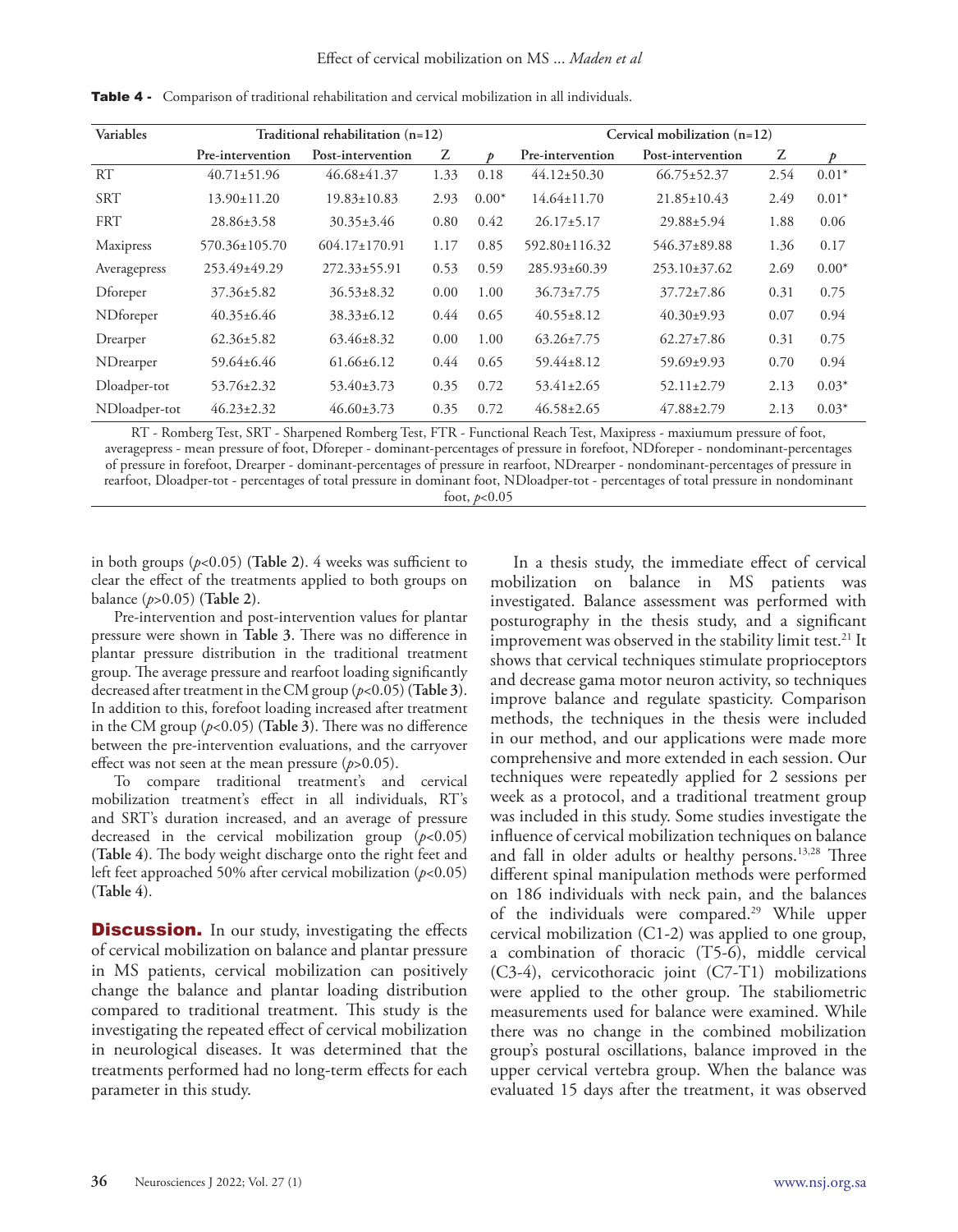that the effect of the treatment still continued in the upper cervical mobilization group.<sup>29</sup> Smith et al. show that mobilizations applied to the upper cervical vertebra made a positive difference in the Romberg test on healthy individuals.<sup>30</sup> In another study similar to this, individuals have performed occipito-atlantoaxial spinal mobilization. The treatment's effectiveness was proven by the displacement of the center of body mass.31 Considering the neurophysiological effects of the applications on the cervical region, we think that these applications can be a treatment option for individuals with orthopedic problems and individuals with neurological diseases such as stroke, ataxia, and Parkinson's balance and gait problems. In our study for this purpose, the manual therapy methods we applied to the cervical region included not only the upper cervical vertebra but also myofascial relaxation techniques for all cervical segments and muscles in the suboccipital region. Our study showed that cervical mobilization application could improve balance. We think that the treatment protocol applied can be recommended to patients.

The cervical region, whose importance is understood in terms of sensory and vestibular reflexes, is a topic in the literature where different methods are applied. The effect of these methods is investigated. One of these methods is the application of segmental vibration. Leplaideur et al<sup>6</sup> gave vibration to neck muscles on the hemiplegic side and assessed the treatment's immediate effect. They recorded an improvement in postural asymmetry, body image, and balance in hemiplegic individuals.5 Balance results after segmental vibration therapy applied to the cervical region in Parkinson's patients were similar to the healthy control group.

Perenneou et al. applied transcutaneal electrical stimulation to the neck muscles in hemiplegic patients and proved that treatment reduced instability in the sitting position.<sup>32</sup> In a study in which the balance of hemiplegic patients was examined by providing proprioceptive training for the neck region, the balance of individuals improved.33 Another treatment applied to the neck area is the application of Kinesio taping. The efficiency of taping for the paraspinal muscles in the neck region on 23 individuals was investigated using the Y balance test, and it was shown that balance improved in individuals.7 These studies' effect mechanism on balance is the same neurological mechanism, which explains the effect of cervical mobilization on balance. The findings of our study on balance are compatible with the literature, and the balance has improved. However, our balance assessments were measured by clinical tools. Considering the innovative aspect of our

study, our results on balance should be supported by detailed evaluations.

Balance and falls have been associated with the main plantar load in the foot.19 Metatarsal heads pressure is used to compensate for postural perturbations.<sup>18</sup> While this pressure on the forefoot is an important component for controlling balance, it creates the anterior arc sense. Merying et al<sup>34</sup> shown that peak pressure under the 3rd and 5th metatarsal heads was significantly reduced in hemiparetic patients than in the control group. Moreover, the same study determined that peak pressure under metatarsal heads load decreased as an increase of spasticity. In addition to this, it determined that reduced peak pressure under metatarsal head because of spasticity in  $MS<sup>20</sup>$  Mao et al<sup>18</sup> investigated the effect of Tai-chi exercises on plantar pressure distribution and forefoot loading increased after training. In our study, cervical mobilization techniques, in addition to traditional treatment, increased forefoot loading, and decreased rearfoot loading in MS. Since there are specific connections between the suboccipital muscles and the central nervous system, we think that the plantar pressure distribution changes with the improvement of balance.<sup>10</sup> Also, the decrease in the average of plantar pressure can be explained by the increase in the contact surface due to the improvement of balance. As developed in balance, trunk symmetry is improved, and the bodyweight discharge onto feet is equal.35 In accord with this, the bodyweight discharge onto right feet and left feet approached 50% after cervical mobilization in our study. The distribution of body weight on foot is formed coronal balance, and ıt is related to lateral pelvic tilt and postural alignment.<sup>36</sup> Considering the neurophysiological effects of cervical mobilization, we think that mobilizations were active proprioceptors to improve the sense of position and alignment. In addition to this, the improved balance might have provided that the plantar load distribution was equal in the right and left feet.

In light of the results obtained in this study, cervical mobilization techniques effective on balance and plantar load distribution. The Physiotherapist can perform cervical mobilizations as a supportive application in a patient with multiple sclerosis.

The study has several limitations. One of them was a small number of patients. The effect of cervical mobilization on balance could be researched in detail. In the present study, only static plantar pressure parameters of the foot were evaluated, and the number of areas for foot pressure was limited.

Our study provides information that cervical mobilization techniques improve balance and change plantar load distribution in multiple sclerosis. More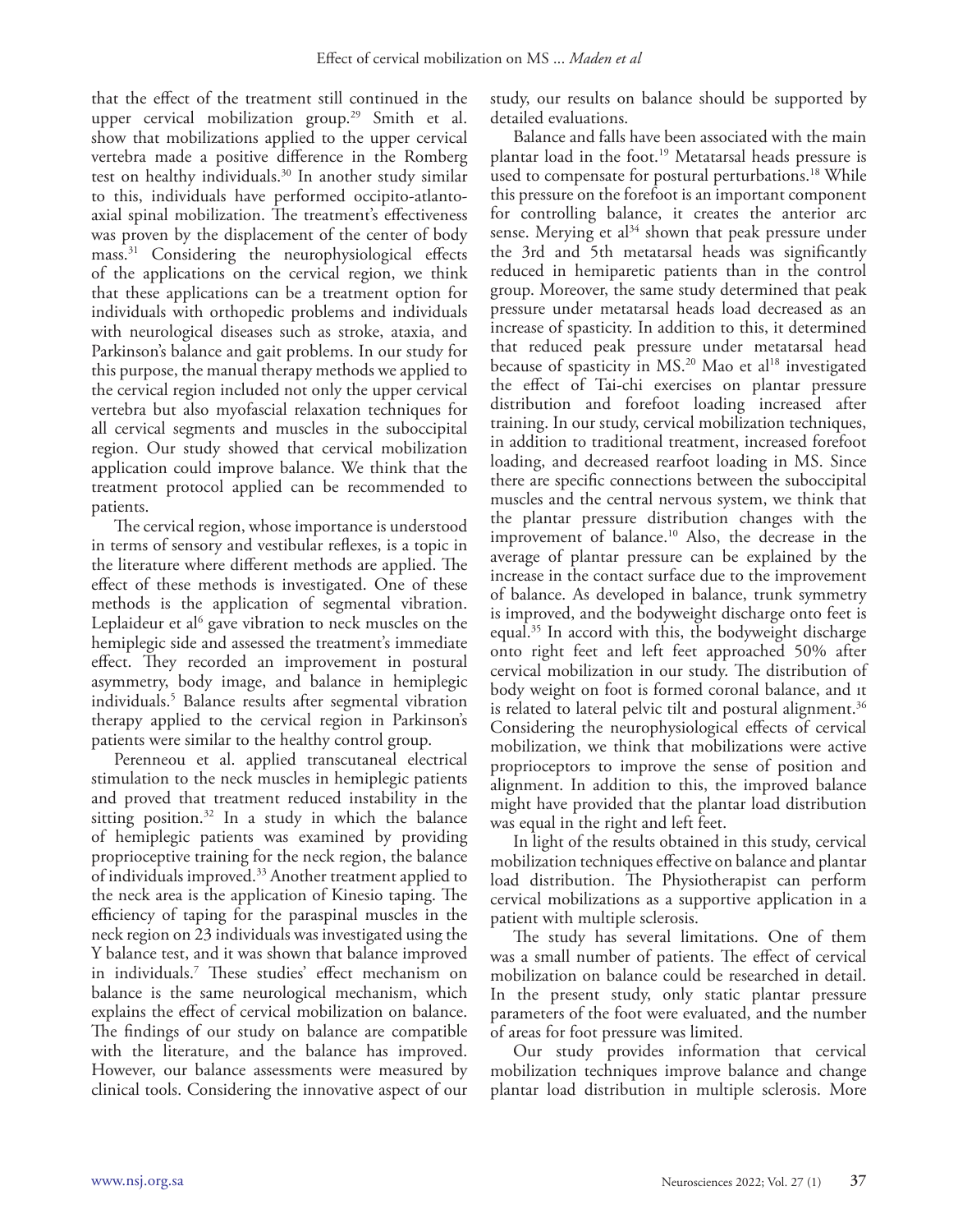studies are needed that understand the effect of cervical mobilization in neurological disease. The effects of the cervical mobilization on alignment, posture, Tonus, and position sense should be investigated in neurological disease. The long-term effects of cervical mobilization should be examined.

In conclusions, this study provides evidence that cervical mobilization techniques can positively change the balance and plantar loading distribution compared to traditional treatment. Cervical mobilization applications could be used to support neurological rehabilitation.

Acknowledgement. *The authors would like to to thank Scribendi for English language editing.*

### References

- 1. Frohman EM, Racke MK, Raine CS. Multiple sclerosis—the plaque and its pathogenesis. *N Engl J Med* 2006; 354: 942-955.
- 2. Thompson AJ. Symptomatic management and rehabilitation in multiple sclerosis. *J Neurol Neurosurg Psychiatry* 2001; 71: ii22-ii27.
- 3. Leocani L, Martinelli V, Natali-Sora MG, Rovaris M, Comi G. Somatosensory evoked potentials and sensory involvement in multiple sclerosis: comparison with clinical findings and quantitative sensory tests. *Mult Scler* 2003; 9: 275-279.
- 4. Boyd-Clark L, Briggs C, Galea M. Muscle spindle distribution, morphology, and density in longus colli and multifidus muscles of the cervical spine. *Spine* 2002; 27:694-701.
- 5. Leplaideur S, Leblong E, Jamal K, Rousseau C, Raillon AM, Coignard P, et al. Short-term effect of neck muscle vibration on postural disturbances in stroke patients. *Exp Brain Res* 2016; 234: 2643-2651.
- 6. Kammermeier S, Dietrich L, Maierbeck K, Plate A, Lorenzl S, Singh A, et al. Neck vibration proprioceptive postural response intact in progressive supranuclear palsy unlike idiopathic Parkinson's disease. *Front Neurol* 2017; 8: 689.
- 7. Jeon YJ, Kim GM. Effects of Kinesio Taping on Craniovertebral Angle and Balance Ability in Subject with Forward Head Posture. *Journal of the Korea Society of Computer and Information* 2020; 25: 145-150.
- 8. Lederman E, editor. The science & practice of manual therapy. 2nd Edition. Elsevier Health Sciences; 2005.
- 9. Pickar JG. Neurophysiological effects of spinal manipulation. *Spine J* 2002; 2: 357-371.
- 10. Treleaven JJ. Sensorimotor disturbances in neck disorders affecting postural stability, head and eye movement control. *Man Ther* 2008; 13: 2-11.
- 11. Fryer G. Intervertebral dysfunction: a discussion of the manipulable spinal lesion. *Int J Osteopath Med* 2003; 6: 64-73.
- 12. Jones D. The effect of osteopathic manipulative therapy applied to the lumbar spine on postural stability: a pilot study. Victoria: Victoria university: School of Health Sciences; 2004. Master Thesis.
- 13. Holt KR, Haavik H, Elley CR. The effects of manual therapy

on balance and falls: a systematic review. *J Manipulative Physiol Ther* 2012; 35: 227-234.

- 14. Ho C-YC, Sole G, Munn J. The effectiveness of manual therapy in the management of musculoskeletal disorders of the shoulder: A systematic review. *Man Ther* 2009; 14: 463-474.
- 15. Clar C, Tsertsvadze A, Court R, Hundt GL, Clarke A, Sutcliffe P. Clinical effectiveness of manual therapy for the management of musculoskeletal and non-musculoskeletal conditions: systematic review and update of UK evidence report. *Chiropr Man Therap* 2014; 22: 12.
- 16. Voogt L, de Vries J, Meeus M, Struyf F, Meuffels D, Nijs J. Analgesic effects of manual therapy in patients with musculoskeletal pain: A systematic review. *Man Ther* 2015; 20: 250-256.
- 17. Kheradmand M, Afshari M, Nasehi MM, Aghaei I, Shabani M, Farshidi F, et al. Prevalence of subtypes of multiple sclerosis and the most common clinical symptoms in Iranian patients: A meta-analysis. *Clin Exp Neuroimmunol.* 2019; 10: 33-40.
- 18. Mao D, Li J, Hong YJ. The duration and plantar pressure distribution during one-leg stance in Tai Chi exercise. *Clin Biomech (Bristol, Avon)* 2006; 21: 640-645.
- 19. Wu G, Hitt J. Ground contact characteristics of Tai Chi gait. *Gait Posture* 2005; 22: 32-39.
- 20. Femery V, Moretto P, Renaut H, Thévenon A, Lensel G. Measurement of plantar pressure distribution in hemiplegic children: changes to adaptative gait patterns in accordance with deficiency. *Clin Biomech (Bristol, Avon)* 2002; 17: 406-413.
- 21. Karanfil E. Multipl Sklerozlu Bireylerde Servikal Mobilizasyonun Spastisite ve Denge Üzerine Etkisi. Ankara: Hacettepe University: Health Sciences Institute; 2018. Master Thesis.
- 22. Kurtzke JFJN. Rating neurologic impairment in multiple sclerosis: an expanded disability status scale (EDSS). *Neurology* 1983; 33: 1444-1452.
- 23. Khasnis A, Gokula R. Romberg's test. *J Postgrad Med* 2003; 49: 169-172.
- 24. Widener GL, Allen DD, Gibson-Horn C. Randomized clinical trial of balance-based torso weighting for improving upright mobility in people with multiple sclerosis. *Neurorehabil Neural Repair* 2009; 23: 784-791.
- 25. Gras LZ, Ganley KJ, Bosch PR, Mayer JE, Pohl PSJP. Convergent validity of the Sharpened Romberg. *Phys Occup Ther Geriatr.* 2017; 35: 99-108.
- 26. Duncan PW, Weiner DK, Chandler J, Studenski SJ. Functional reach: a new clinical measure of balance. *J Gerontol* 1990; 45: M192-M197.
- 27. Schuhfried O, Mittermaier C, Jovanovic T, Pieber K, Paternostro-Sluga T. Effects of whole-body vibration in patients with multiple sclerosis: a pilot study. *Clin Rehabil*  2005; 19: 834-842.
- 28. Kendall JC, Hartvigsen J, French SD, Azari MF. Is there a role for neck manipulation in elderly falls prevention? - An overview. *J Can Chiropr Assoc* 2015; 59: 53-63.
- 29. Romero del Rey R, Saavedra Hernández M, Rodríguez Blanco C, Palomeque del Cerro L, Alarcón Rodríguez R. Short-term effects of spinal thrust joint manipulation on postural sway in patients with chronic mechanical neck pain: a randomized controlled trial. *Disabil Rehabil* 2020; 1-7.
- 30. Smith L, Mehta MJ. The effects of upper cervical complex